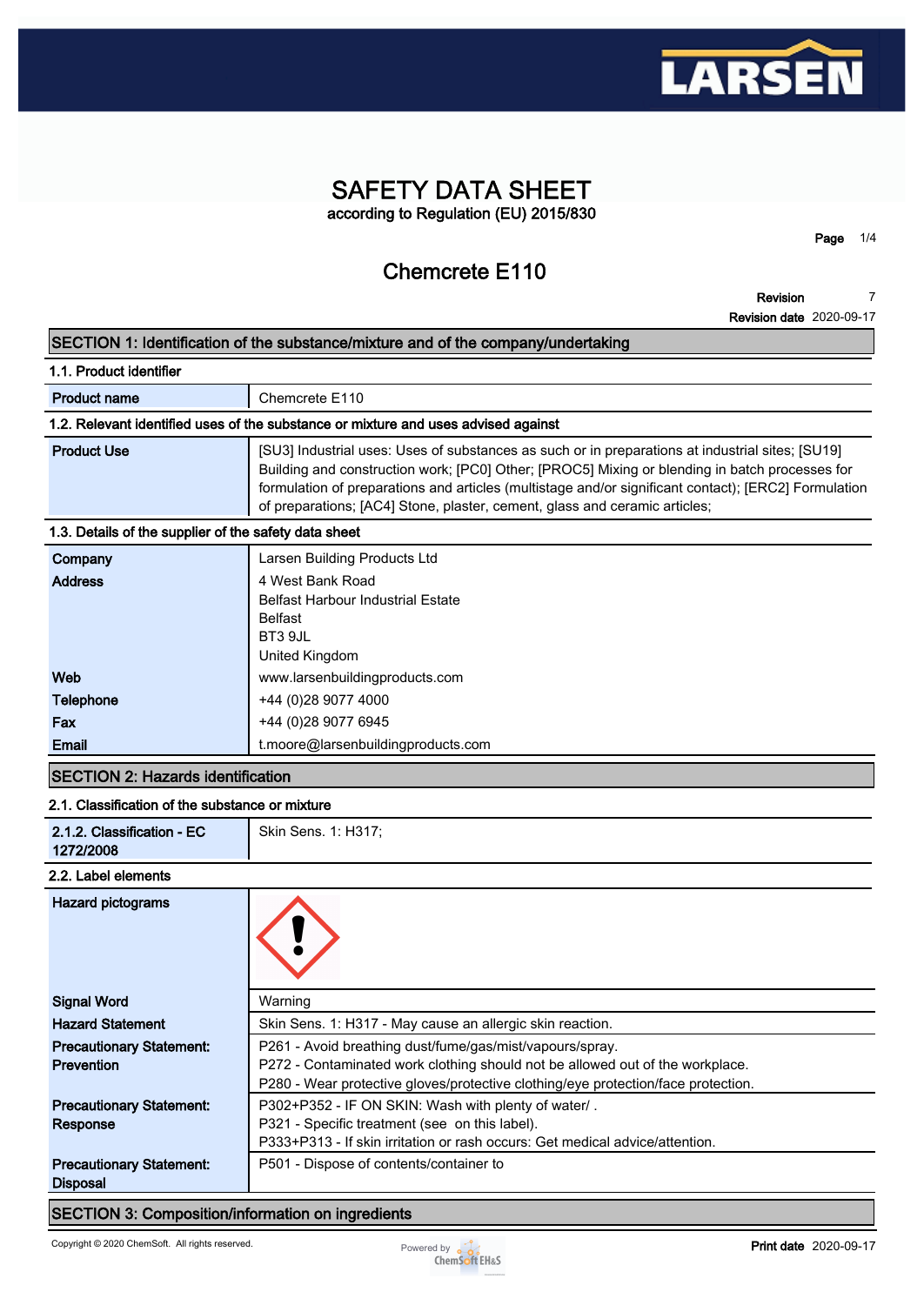#### **EC 1272/2008**

| <b>Chemical Name</b>                           | Index No. | CAS No.   | EC No.    | <b>REACH Registration</b><br><b>Number</b> | Conc.<br>$($ %w/w $)$ | Classification                                                                              |
|------------------------------------------------|-----------|-----------|-----------|--------------------------------------------|-----------------------|---------------------------------------------------------------------------------------------|
| Sodium lauryl ethersulphate                    |           | 3088-31-1 | 221-416-0 |                                            |                       | 1 - 10% Skin Irrit. 2: H315; Eye Irrit. 2:<br>H319:                                         |
| Dresinate TX Resin Soap                        |           |           |           |                                            |                       | 1 - 10% Skin Irrit. 2: H315; Skin Sens.<br>1: H317; Eye Irrit. 2: H319;<br>STOT SE 3: H335: |
| Vinsol Resin (Rosin-based solder<br>flux fume) |           | 8050-09-7 |           |                                            | $1 - 10%$             |                                                                                             |
| <b>ISECTION 4: First aid measures</b>          |           |           |           |                                            |                       |                                                                                             |

#### **4.1. Description of first aid measures**

| Inhalation          | Irritating to respiratory system. Inhalation may cause coughing, tightness of the chest and irritation<br>of the respiratory system. Move the exposed person to fresh air. Seek medical attention. |
|---------------------|----------------------------------------------------------------------------------------------------------------------------------------------------------------------------------------------------|
| Eye contact         | Irritating to eyes. Rinse immediately with plenty of water for 15 minutes holding the eyelids open.<br>Seek medical attention if irritation or symptoms persist.                                   |
| <b>Skin contact</b> | Irritating to skin. Wash off immediately with plenty of soap and water. Remove contaminated<br>clothing. Seek medical attention if irritation or symptoms persist.                                 |
| Ingestion           | Ingestion may cause nausea and vomiting. Seek medical attention if irritation or symptoms persist.<br>DO NOT INDUCE VOMITING.                                                                      |

#### **SECTION 5: Firefighting measures**

#### **5.1. Extinguishing media**

**Carbon oxides.**

#### **5.2. Special hazards arising from the substance or mixture**

**Burning produces irritating, toxic and obnoxious fumes.**

#### **5.3. Advice for firefighters**

**Wear suitable respiratory equipment when necessary.**

#### **SECTION 6: Accidental release measures**

#### **6.1. Personal precautions, protective equipment and emergency procedures**

**Ensure adequate ventilation of the working area. Wear suitable protective equipment.**

### **6.2. Environmental precautions**

**Do not allow product to enter drains. Prevent further spillage if safe.**

#### **6.3. Methods and material for containment and cleaning up**

**Absorb with inert, absorbent material. Sweep up. Transfer to suitable, labelled containers for disposal. Clean spillage area thoroughly with plenty of water.**

# **SECTION 7: Handling and storage**

#### **7.1. Precautions for safe handling**

**Avoid contact with eyes and skin. Ensure adequate ventilation of the working area. Adopt best Manual Handling considerations when handling, carrying and dispensing.**

#### **7.2. Conditions for safe storage, including any incompatibilities**

**Keep in a cool, dry, well ventilated area. Keep containers tightly closed. Store in correctly labelled containers.**

### **SECTION 8: Exposure controls/personal protection**

### **8.1. Control parameters**

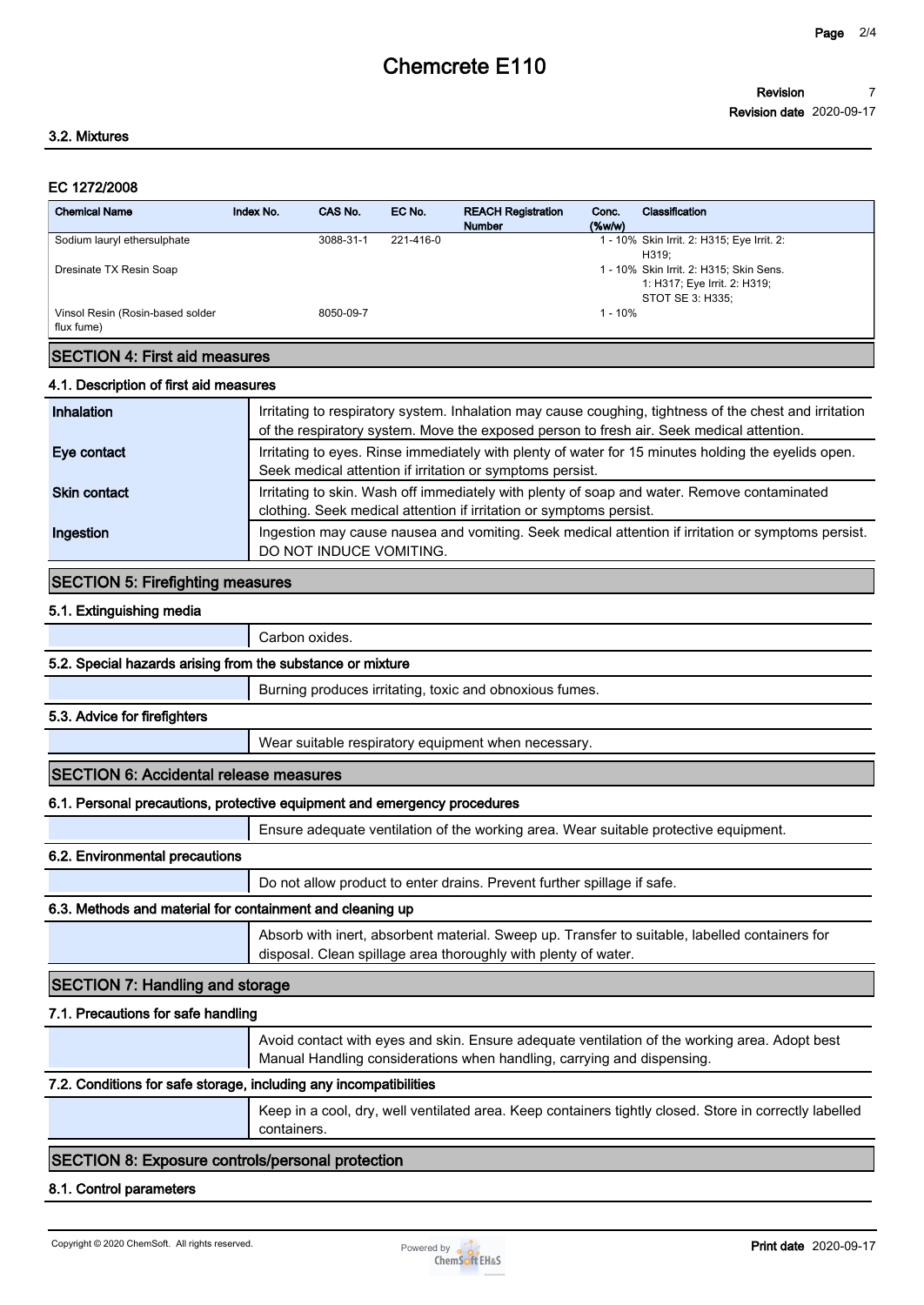#### **Revision 7**

**Revision date 2020-09-17**

# **8.1.1. Exposure Limit Values**

| Sodium hydroxide                               | WEL 8-hr limit ppm: -                            | WEL 8-hr limit mg/m3: -                            |
|------------------------------------------------|--------------------------------------------------|----------------------------------------------------|
|                                                | WEL 15 min limit ppm: -                          | WEL 15 min limit mg/m3: 2                          |
|                                                | WEL 8-hr limit mg/m3 total -<br>inhalable dust:  | WEL 15 min limit mg/m3 total -<br>inhalable dust:  |
|                                                | WEL 8-hr limit mg/m3 total -<br>respirable dust: | WEL 15 min limit mg/m3 total -<br>respirable dust. |
| Vinsol Resin (Rosin-based<br>solder flux fume) | WEL 8-hr limit ppm: -                            | WEL 8-hr limit mg/m3: 0.05                         |
|                                                | WEL 15 min limit ppm: -                          | WEL 15 min limit mg/m3: $0.15$                     |
|                                                | WEL 8-hr limit mg/m3 total -<br>inhalable dust:  | WEL 15 min limit mg/m3 total -<br>inhalable dust:  |
|                                                | WEL 8-hr limit mg/m3 total -<br>respirable dust: | WEL 15 min limit mg/m3 total -<br>respirable dust: |

### **8.2. Exposure controls**

| 8.2.1. Appropriate engineering<br>controls | Ensure adequate ventilation of the working area.                          |
|--------------------------------------------|---------------------------------------------------------------------------|
| 8.2.2. Individual protection               | Wear chemical protective clothing.                                        |
| measures                                   |                                                                           |
| Eye / face protection                      | Approved safety goggles.                                                  |
| Skin protection -                          | Chemical resistant gloves (PVC).                                          |
| Handprotection                             |                                                                           |
| <b>Respiratory protection</b>              | In case of insufficient ventilation, wear suitable respiratory equipment. |

# **SECTION 9: Physical and chemical properties**

#### **9.1. Information on basic physical and chemical properties**

**Appearance Liquid Colour Colourless to straw yellow**

# **SECTION 10: Stability and reactivity**

**10.2. Chemical stability**

**Stable under normal conditions.**

# **SECTION 11: Toxicological information**

**11.1.4. Toxicological Information**

**No data available**

# **SECTION 12: Ecological information**

**12.1. Toxicity**

**No data available**

**SECTION 13: Disposal considerations**

# **General information**

**Dispose of in compliance with all local and national regulations.**

# **SECTION 14: Transport information**

# **14.1. UN number**

# **14.2. UN proper shipping name**

**The product is not classified as dangerous for carriage.**

# **14.3. Transport hazard class(es)**